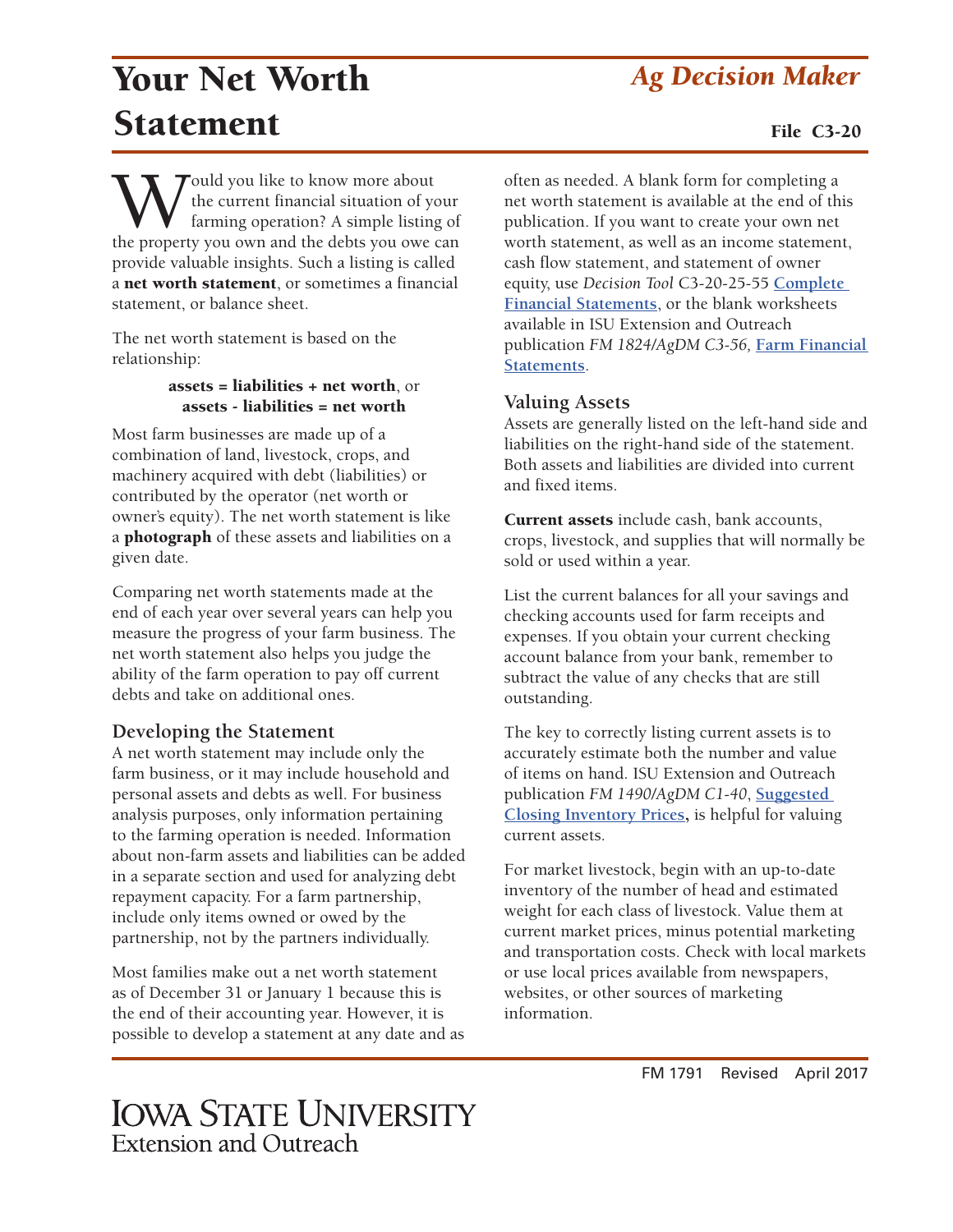- Value young livestock at feeder animal prices.
- Value heavier livestock at their estimated weight times the current slaughter market price.
- Use an average of feeder and market livestock prices for animals at intermediate weights.

For grain and feed, including hay, silage, straw, and supplements:

- Begin with accurate estimates of bushels, tons, bales, etc., on hand.
- Include grain under warehouse receipt at an elevator. Also include grain delivered under a deferred pricing (price later) contract if the price has not yet been established or payment received.
- Value crops at current market price, or their contracted price, minus marketing costs. Check with local markets or use local prices available through newspapers, websites, or other sources.
- Include grain placed under a USDA marketing loan. Value it at the current market price or the loan rate, whichever is higher, because you have the option of repaying the loan at a lower rate if the price is below the loan rate. Include the marketing loan as a current liability.
- Value crops that have been hedged with a futures contract at their current market price, not the futures price. Any gains or losses incurred in the futures market will be reflected in the balance of the hedging account.

Other current assets include:

- Supplies on hand, such as seed corn, chemicals, medications, and fuel.
- Prepaid expenses, such as payment made for feed to be delivered in the coming year. Show this as an asset only if you have already paid for it or if you show the obligation to pay for it as a liability.
- Money invested in a future crop such as for fall-applied fertilizer. Growing crops generally should be given a value equal to the costs of production already incurred.
- Hedging accounts used for forward pricing grain, livestock, or production inputs. Obtain a current estimate of net value of all open futures and options contracts on the date of the net worth statements, plus margin money deposited.
- Accounts receivable, such as the payment a customer might owe you for custom combining, government payments to be received for past production, or crop insurance payments earned but not yet received.

Fixed assets are those used in farm production, but not intended to be sold or converted directly into marketable products during the year (except for breeding livestock to be culled).

For breeding and dairy livestock:

- Begin with an accurate count of each species and type of livestock.
- Cows or ewes should be valued according to a conservative dairy or breeding value. For sows

that are replaced more rapidly, an estimated slaughter value is suggested.

• Avoid making large year-toyear changes in values placed on breeding stock, which can cause large paper increases or decreases in net worth. Establishing a base value for each class of breeding stock and using it each year is recommended.

• Value commercial feed at its purchase cost.

#### **Example 1. Valuing Grain**

A farm has 40,000 bushels of corn in storage. The current market price (net of transportation cost) is \$3.40. A total of 10,000 bushels have been forward contracted to a local elevator for \$3.60 per bushel, for future delivery. Another 10,000 bushels were hedged by selling futures contracts for \$3.95 per bushel, but should be valued at current market price.

| The corn inventory would be valued as follows: |           |
|------------------------------------------------|-----------|
| 20,000 bushels unpriced, $@$ \$3.40            | \$68,000  |
| 10,000 bushels forward contracted, $@$ \$3.60  | 36,000    |
| 10,000 bushels hedged, $@$ \$3.40 (cash price) | 34,000    |
| Total                                          | \$138,000 |
|                                                |           |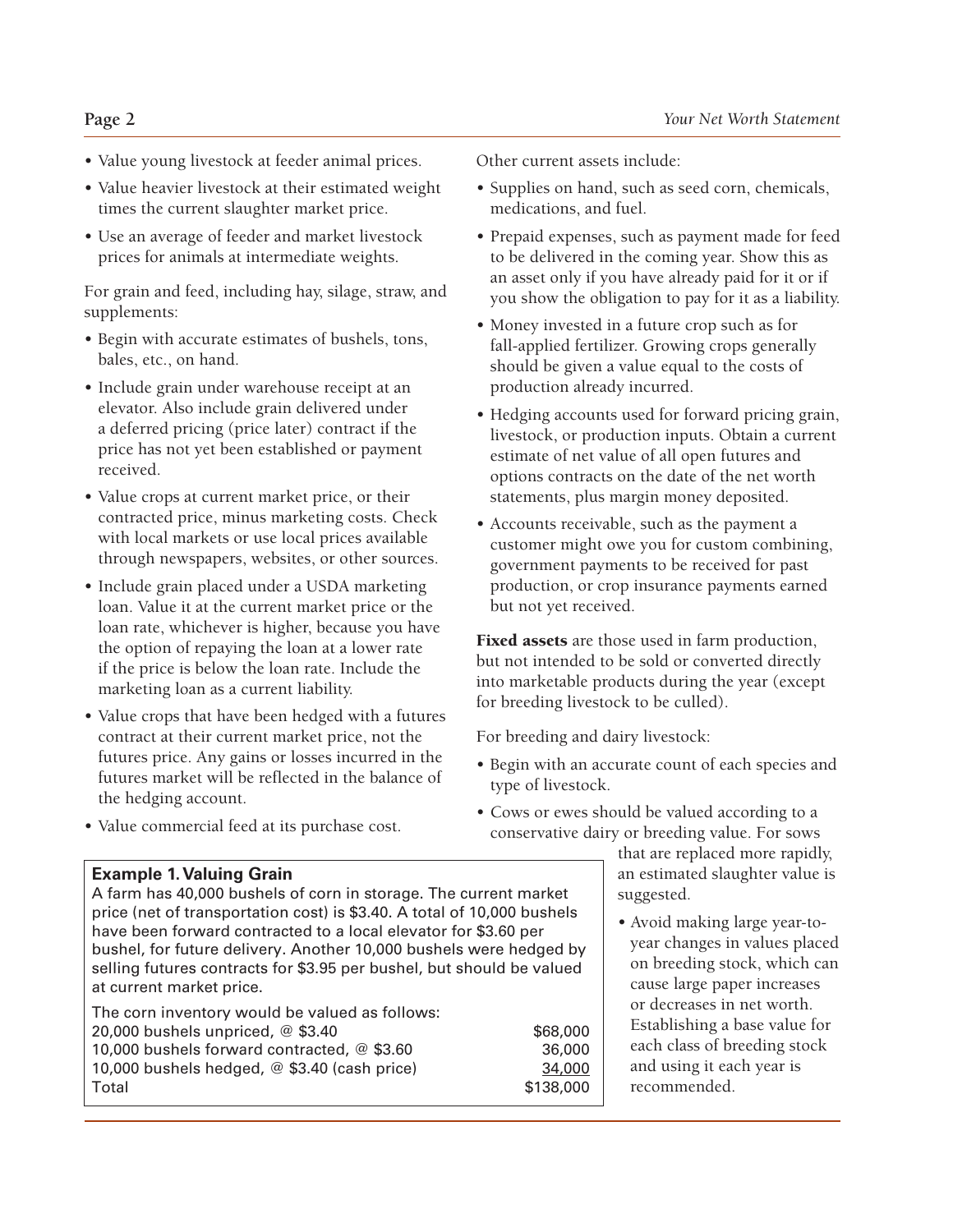For machinery, equipment, and vehicles:

- Your tax depreciation schedule should provide a complete inventory.
- Use the depreciated or remaining value (cost minus total depreciation allowed, including depreciation for the past year), under the cost value column. However, if very rapid tax depreciation methods have been used, such as "expensing," you may want to start with a value that is closer to fair market value.
- Once a total remaining value has been determined, it can be adjusted in following years by this formula:

Value of machinery (or equipment or vehicles) at the beginning of the year

+ net cost of machinery added (purchases or cash difference paid on a trade)

- the value of machinery sold or junked

- depreciation expense for the year (economic, not income tax values) (10% of undepreciated value is suggested)
- = machinery value at the end of the year (see Example 2).
- Use a conservative market value under the market value column, or adjust the previous year's value for purchases, sales, and depreciation. Use the same depreciation expense value that you show on your net income statement.

Do not include machinery, equipment, or breeding livestock that you are leasing, unless they are shown on your tax depreciation schedule.

#### **Example 2. Machinery Depreciation Adjustment**

| Value, beginning of year ------------------ \$225,100   |  |
|---------------------------------------------------------|--|
| + Net purchases and trades --------------- +65,000      |  |
|                                                         |  |
| = Undepreciated value --------------------- 283,600     |  |
| - Depreciation (estimated at $10\%$ ) ------- $-28,360$ |  |
| = Value, end of year ---------------------- \$255,240   |  |
|                                                         |  |

For perennial or long-term crops such as alfalfa, orchard crops, or some vegetables, sum up all the costs incurred for establishing the crop and depreciate that amount over its remaining productive life.

Other fixed assets include land, buildings, and improvements. They often have the largest dollar value of any assets on the net worth statement. On some statements fixed assets are divided into intermediate and long-term assets.

List the cost basis of farm real estate under the cost value column:

- Your original basis is the price you paid for the farm.
- If you received the property through gift, you retain the giver's basis.
- If you inherited the property, the basis is the value that was used for valuing the estate.
- Adjust the original basis by adding the cost of improvements made and subtracting the depreciation taken on improvements.

List owned farm real estate at a conservative current value in the **market value** column.

- List the value of improvements separately from real estate. Use the remaining value for depreciable improvements.
- Reduce market value land prices to allow for broker's commission and other selling costs that might have to be paid if the farm were sold.

Shares in other farming entities such as a sow cooperative should also be shown under fixed assets, as well as shares in other farm corporations or LLCs.

Personal assets such as family bank accounts, retirement accounts, stocks and bonds, household goods, vehicles, housing, or other real estate can be listed separately at the bottom of the assets side of the statement.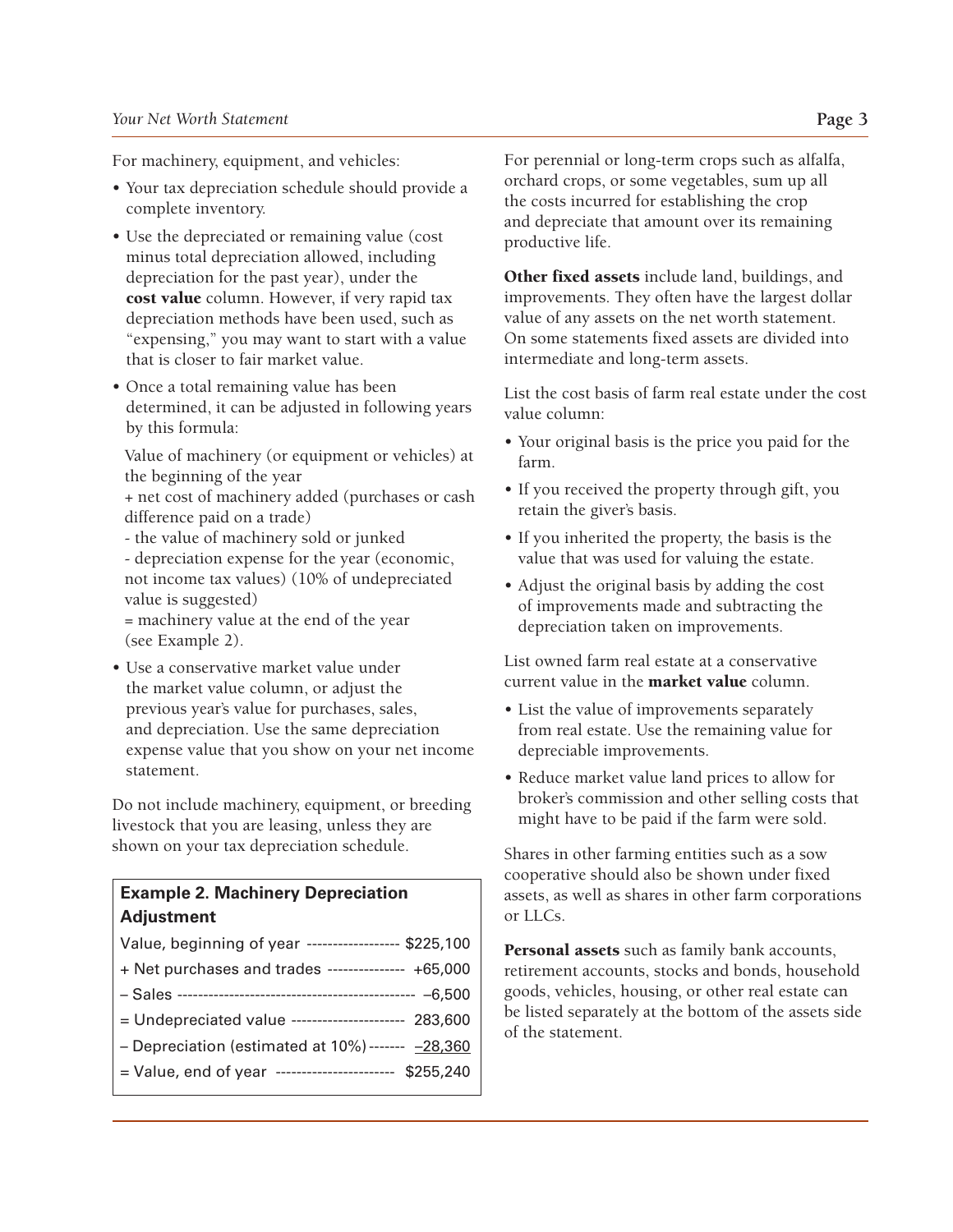### **Listing Liabilities**

Liabilities are generally listed on the right-hand side of the net worth statement and include all debts and loan obligations to pay that the farm business or family has on the date of the statement. Liabilities are usually listed according to the length of time before they become due. You may want to list the creditor's name and the purpose of each liability, as well as the amount, on a separate page.

Current liabilities are those due within the next 12 months.

- Include debts such as operating notes, feeder livestock notes, or the outstanding balance on a credit line with a bank or other lender.
- Accounts payable, such as an unpaid open account with a feed mill or attorney, should also be shown, as well as unpaid wages, custom charges, and farm income and property taxes due.
- Contractual obligations, such as a cash rent leasing agreement or a machinery operating lease, are generally not shown unless they are past due. However, if they are included in liabilities, the value of the rights that you have as a result of the contract should also be shown as an asset. These are generally given the same value as the liability.
- List principal payments due on fixed liabilities within the next 12 months (see Example 3).
- Calculate the amount of unpaid interest accrued on all liabilities as of the date of the statement. Multiply the outstanding principal of each debt by its respective interest rate, then multiply by the fraction of a year that has passed since the last payment, or since the loan was received if no payments have been made yet (see Example 4).
- Some accountants show the potential income tax that would be due if all current assets were sold as a current liability, under deferred tax liabilities.

Fixed liabilities include debts payable more than one year in the future.

- Loans for breeding stock, machinery, land, or farm improvements usually fall into the fixed category.
- A mortgage or contract on real estate is usually a fixed liability, too.
- Show the unpaid balance minus the principal due in the coming year (it has already been shown as a current liability).
- Some accountants show the potential income and capital gain taxes that would be due if all fixed assets were sold as a fixed liability, under deferred tax liabilities.

Personal liabilities can be shown at the bottom of the liabilities column. These include consumer debts, credit card balances, home mortgages, and medical bills to pay.

#### **Net Worth**

The difference between total farm assets and total farm liabilities is the net worth, or equity, at the time the statement is made. It is the current value of your own investment in the farming operation. Adding net worth to total liabilities (which is the share of assets contributed by creditors) gives you a value equal to total assets and serves as a check on your calculations.

#### **Example 3. Installment Loans**

A \$200,000 loan for machinery is payable in four annual installments of \$50,000 each, plus interest at 6 percent on the unpaid balance. Show the \$50,000 due this year as a current liability and the remaining \$150,000 as a fixed liability.

#### **Example 4. Interest Accrued as of January 1**

- a. Operating note, borrowed May 1:  $$75,000 \times 5\% \times 8/12 \text{ yr} = $2,500$
- b. Machinery loan, \$240,000 owed since August 1:  $$240,000 \times 6\% \times 5/12 \text{ yr} = $6,000$
- c. Land contract, \$526,000 outstanding, last payment made March 1: \$526,000 X 4.5% X 10/12 yr. = \$19,725
- Total interest accrued = \$28,225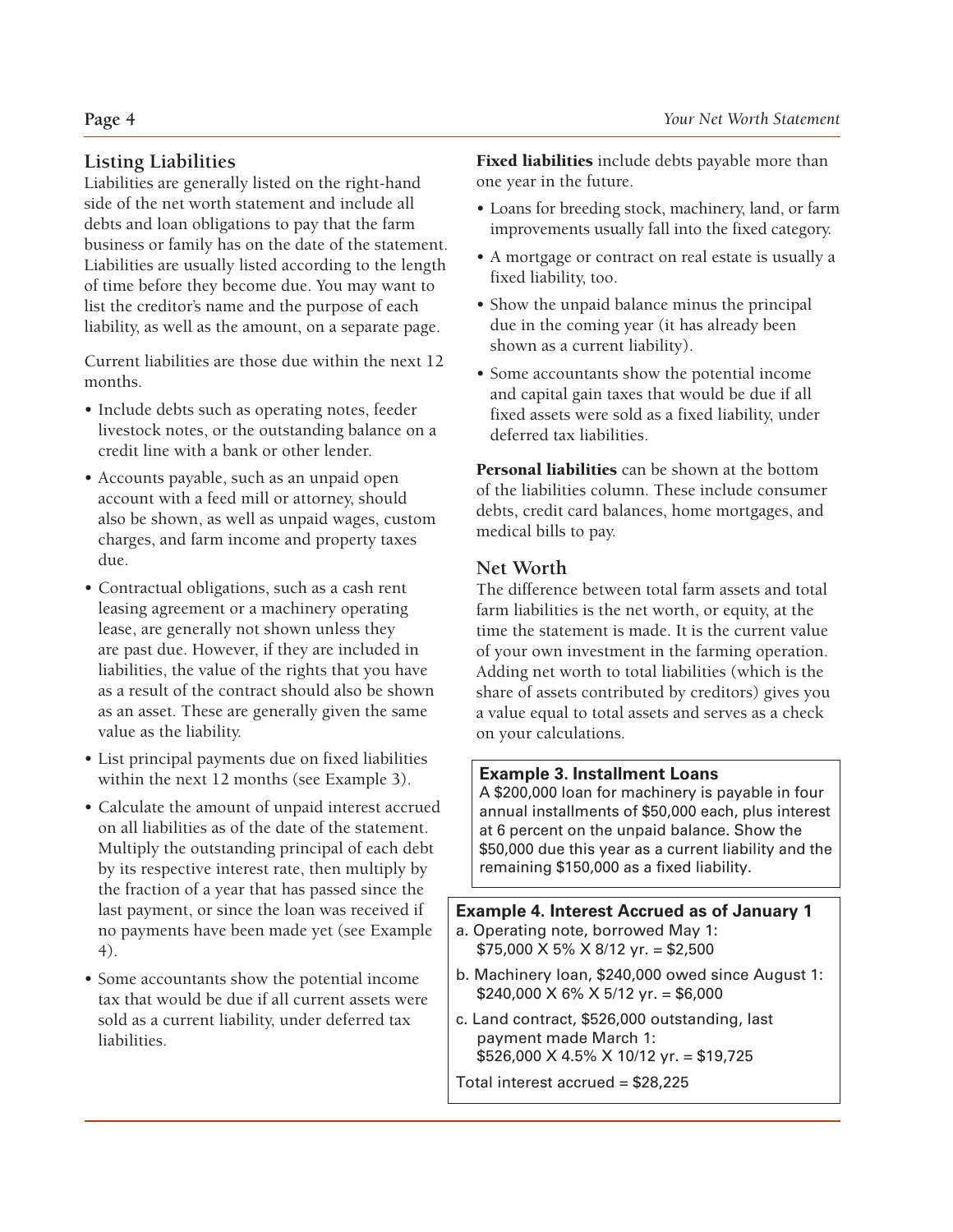The cost value net worth shows the value of your own investment excluding changes in the market values of machinery or real estate, while market value net worth does include these changes.

Farm and personal net worth can be added together to find the total family net worth.

#### **Analyzing the Statement**

Once you have completed your net worth statement, take time to look it over and understand what it can tell you. To begin, look at each major liability listed and see if a corresponding item can be found under the asset side. The corresponding item will usually be listed under the same section (current or fixed). If a corresponding asset cannot be found, you may have forgotten to list something. Or the asset originally acquired with borrowed money may have already been sold or used up before paying the corresponding liability. This is a danger sign. It means that you must generate funds to pay this debt elsewhere in the farm business.

Another danger sign is a liability that appears closer to the top of the statement than its corresponding asset. An example is a machinery item bought on a one-year note. It is usually difficult to pay for an asset over a period of time considerably shorter than its useful life.

Sometimes the value of a particular liability is greater than the value of its corresponding asset. This may mean that the debt is not adequately secured, or it may occur simply because rapid depreciation methods have been used.

#### **Financial Ratios**

Several ratios can be computed from the net worth statement and used to help analyze the financial security of your business. More information on these ratios, including benchmark values, can be found in ISU Extension and Outreach publication *FM 1845/AgDM C3-55,* **[Financial Performance](http://www.extension.iastate.edu/agdm/wholefarm/pdf/c3-55.pdf)  [Measures for Iowa Farms](http://www.extension.iastate.edu/agdm/wholefarm/pdf/c3-55.pdf)**.

Debt-to-asset ratio (or percent debt) is equal to total liabilities divided by the market value of total assets. It indicates the portion of total capital supplied by creditors. A successful farm business will have a decreasing ratio over time, except in years when major assets such as land are purchased with borrowed capital. A low debtto-asset ratio usually leads to less year-to-year variability in net farm income, but may also cause net worth to grow more slowly.

A personal debt-to-asset ratio can also be calculated, using total farm and personal asset and liability values.

A **current ratio** can be calculated by dividing total current assets by total current liabilities. This is a measure of liquidity, or the ability to pay bills and debts as they come due over the next 12 months.

A farm business with good overall risk-bearing ability can still have liquidity problems. This may be caused by a low income year resulting in carryover operating debt, or too rapid investment of cash into intermediate and long-term assets, such as machinery or land.

Many lenders consider a current ratio of 2.0 or greater to show good short-term risk-bearing ability, while a ratio close to 1.0 or lower indicates potential cash flow problems. However, this is affected by the type of farm, volume of production, and financial structure. For example, farms with regular livestock sales, such as dairy, often can withstand lower current ratios than crop farms that have production only late in the year.

Some lenders prefer to look at the difference between current assets and current liabilities rather than their ratio. This difference is called working capital. It indicates the potential cash available for meeting daily operating costs, consumption expenditures, and other items not listed under current liabilities.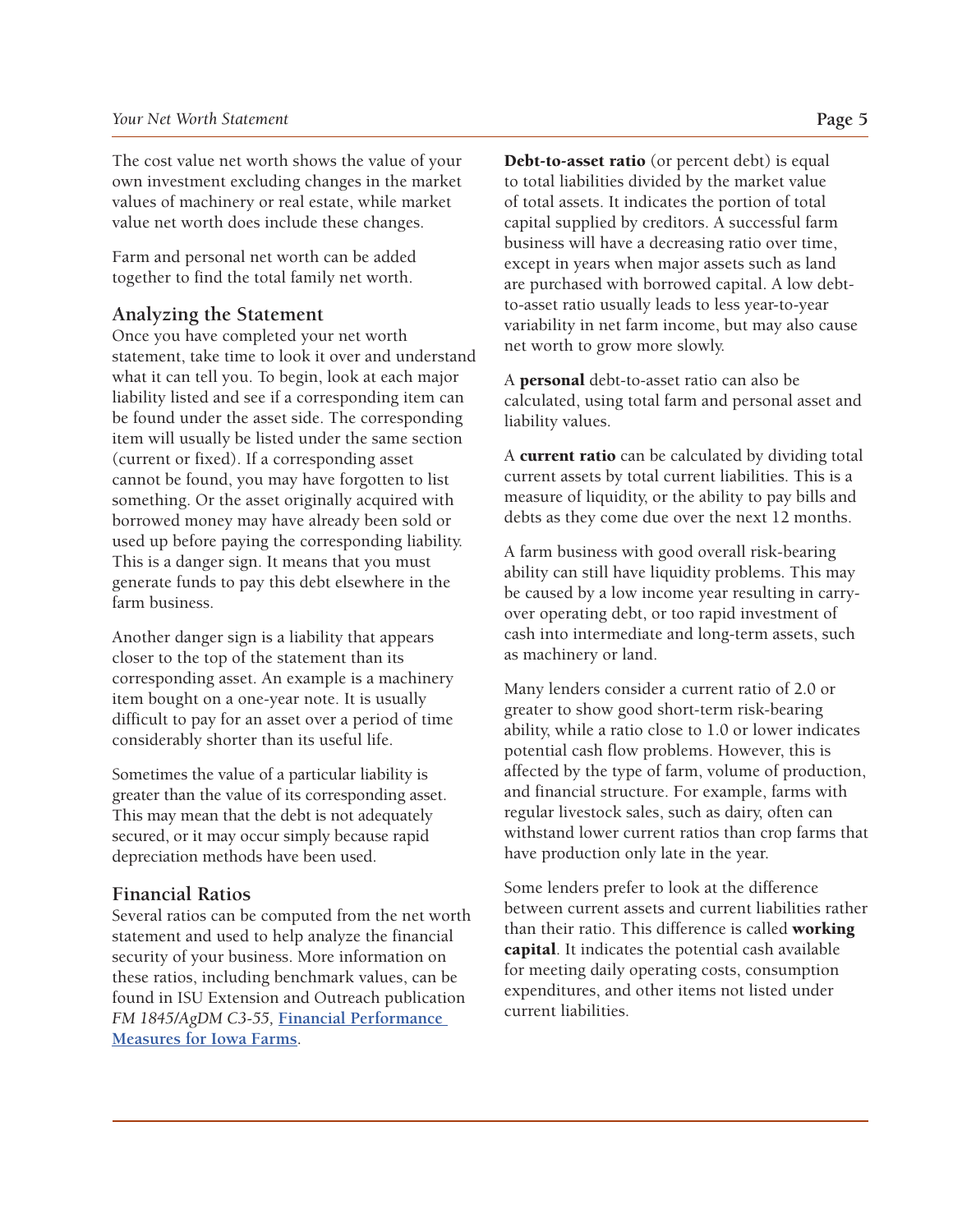In many cases current liabilities will be paid from income generated from sales of farm products that have not yet been produced and do not appear as current assets. A more accurate analysis of repayment capacity can be made by developing a cash flow budget, as explained in ISU Extension and Outreach publication *FM 1792/AgDM C3-15,* **[Twelve Steps to Cash Flow Budgeting](http://www.extension.iastate.edu/agdm/wholefarm/pdf/c3-15.pdf)**.

#### **Year-to-year Comparisons**

The financial progress of the farm business can be measured by comparing a current net worth statement with earlier ones.

The change in cost value net worth from one year to the next shows the growth (or loss) due to net income earned from the farm business, and consumption. The following formula summarizes the relation among cost value net worth, income, and consumption expenditures:

net farm income (accrual)

+ non-farm income, gifts, or inheritances invested in the farm business

- farm income used for living expenses, income tax payments, and other consumption

= change in cost value farm net worth

The change in market value net worth is found by subtracting the market net worth shown on last year's financial statement from that shown on this year's. It measures the change in the market value of your equity share of the farm business. It also depends on net income and consumption, but includes changes in the market value of land or machinery, as well. It can also be expressed as a percent of net worth at the beginning of the year.

#### **Example 5. Net Worth Statement Analysis 1. Current ratio**

Total current farm assets divided by total current farm liabilities

#### **2. Working capital**

Total current farm assets minus total current farm liabilities

#### **3. Debt-to-asset ratio**

Total farm liabilities divided by total farm assets (market value)

**4. Change in cost value net worth - \$** This year's cost net worth minus last year's cost net worth

**5. Change in market value net worth - \$** This year's market net worth minus last year's market net worth

**6. Change in market value net worth - %** Change in market value net worth (\$) divided by market value net worth from last year.

A decrease in net worth from one year to the next may result from low net farm income or high consumption expenditures. It may also result from large changes in inventory prices of current and fixed assets. For this reason, it is useful to compare similar items on the balance sheet from one year to the next. Changes in their values may be due to changes in volume, changes in unit prices, or both.

Many different forms and formats exist for developing a net worth statement. However, all of them contain the same basic information. Completing an annual net worth statement is one of the simplest means available for analyzing the risk-bearing ability and financial progress of your farm business.

 **. . . and justice for all** 

**By William Edwards, retired extension economist, wedwards@iastate.edu**

[www.extension.iastate.edu/agdm](http://www.extension.iastate.edu/agdm
) [store.extension.iastate.edu](http://store.extension.iastate.edu)

Iowa State University Extension and Outreach does not discriminate on the basis of age, disability, ethnicity, gender identity, genetic information, marital status, national origin, pregnancy, race, religion, sex, sexual orientation, socioeconomic status, or status as a U.S. veteran. (Not all prohibited bases apply to all programs.) Inquiries regarding nondiscrimination policies may be directed to Ross Wilburn, Diversity Officer, 2150 Beardshear Hall, 515 Morrill Road, Ames, Iowa 50011, 515-294-1482, wilburn@iastate.edu.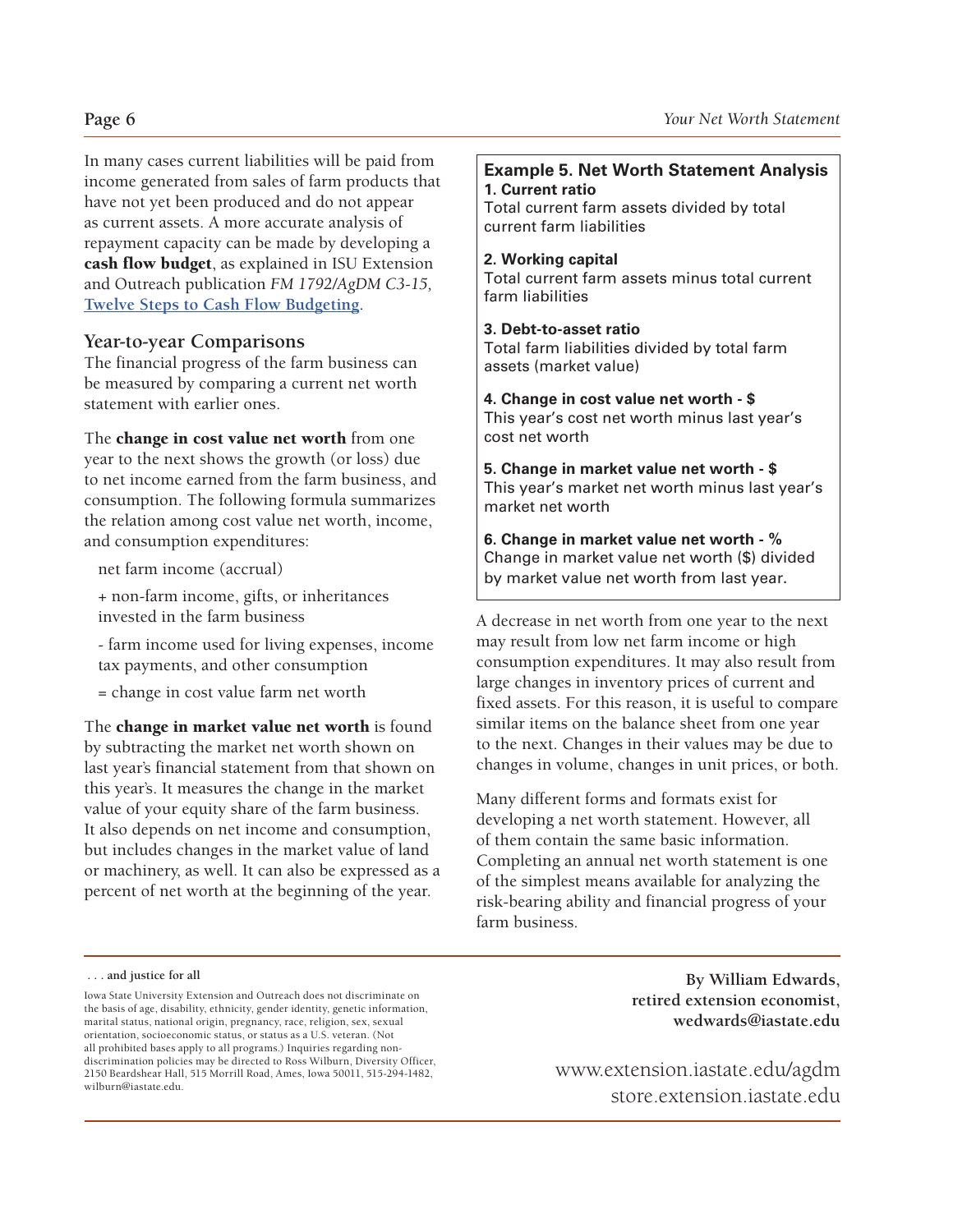## **Net Worth Statement Example**

Name **Cyclone Farm** Date December 31, 2017

| <b>Farm Assets</b>                                          | Cost<br><b>Value</b> | <b>Market</b><br><b>Value</b>          | <b>Farm Liabilities</b>                             | <b>Market</b><br><b>Value</b> |
|-------------------------------------------------------------|----------------------|----------------------------------------|-----------------------------------------------------|-------------------------------|
| <b>Current Assets (cost and market values are the same)</b> |                      |                                        | <b>Current Liabilities</b>                          |                               |
| Checking, savings accts.                                    | \$16,665             | \$16,665                               | Accounts payable                                    | \$1,859                       |
| <b>Hedging accounts</b>                                     | 47,909               | 47,909                                 | Farm taxes due                                      | 4,750                         |
| Crops held for sale/feed                                    | 489,105              | 489,105                                | <b>Current notes and credit lines</b>               | 340,200                       |
| Investment in annual crops                                  | 8,680                | 8,680                                  | <b>Accrued</b> interest<br>- current                | 3,049                         |
| Commercial feed on hand                                     | 10,940               | 10,940                                 | - fixed                                             | 19,435                        |
| Prepaid expenses                                            |                      |                                        | Principal due on notes and contracts                |                               |
| Market livestock                                            | 329,403              | 329,403                                | Due in 12 months<br>- fixed                         | 28,670                        |
| Supplies on hand                                            | 2,000                | 2,000                                  |                                                     |                               |
| Accounts receivable                                         |                      |                                        | Other current liabilities                           |                               |
| Other current assets                                        |                      |                                        | Other current liabilities                           |                               |
| a. Total Current Assets                                     | \$904,702            | \$904,702                              | d. Total Current Liabilities                        | \$397,963                     |
| <b>Fixed Assets (cost and market values may differ)</b>     |                      |                                        | <b>Fixed Liabilities</b>                            |                               |
| Unpaid co-op. distributions                                 | \$28,861             | \$28,861                               | Notes and contracts, principal due beyond 12 months |                               |
| Invest. in perennial crops                                  | 157,500              | 157,500                                | - Machinery                                         | \$168,673                     |
| <b>Breeding livestock</b>                                   | 222,600              | 222,600                                | - Land                                              | 269,100                       |
| Machinery & equipment                                       | 255,240              | 275,000                                | - Other fixed assets                                |                               |
| Buildings/improvements                                      | 138,510              | 171,000                                |                                                     |                               |
| Farmland                                                    | 800,000              | 1,050,000                              | Other fixed liabilities                             |                               |
| Farm securities, certificates                               | 13,000               | 13,000                                 | Other fixed liabilities                             |                               |
| Other fixed assets                                          |                      |                                        |                                                     |                               |
| <b>b. Total Fixed Assets</b>                                | \$1,615,711          | \$1,917,961                            | e. Total Fixed Liabilities                          | \$437,773                     |
| c. Total Farm Assets $(a + b)$                              | \$2,520,413          | \$2,822,663                            | f. Total Farm Liabilities $(d + e)$                 | \$835,736                     |
| g. Farm Net Worth (c - f)                                   | \$1,684,677          | \$1,986,927                            |                                                     |                               |
| h. Farm Net Worth Last Year                                 | \$1,665,962          | \$1,820,062                            | Working Capital (a - d)                             | \$506,739                     |
| i. Change in Farm Net Worth (g - h)                         | \$18,715             | \$166,865                              | Current Asset-to-Debt Ratio (a / d)                 | 2.27                          |
| Percent Change in Net Worth (i / h)                         | $1\%$                | 9%                                     | Total Debt-to-Asset Ratio (f / c)                   | 30%                           |
| <b>Personal Assets (optional)</b>                           |                      | <b>Personal Liabilities (optional)</b> |                                                     |                               |
| Bank accounts, cash, savings                                |                      |                                        | Credit card, charge accts., etc.                    | \$4,562                       |
| Automobiles, boats, etc.                                    |                      | \$40,000                               | Automobile loans                                    | 15,000                        |
| Household goods, clothing                                   |                      |                                        | 25,000 Accounts payable, taxes due                  |                               |
| Stocks, bonds, etc.                                         |                      | 8,500                                  | Other loans                                         |                               |
| Real estate                                                 |                      |                                        | Real estate, other long-term loans                  |                               |
| Other personal assets                                       |                      |                                        | Other personal liabilities                          |                               |
| j. Total Personal Assets                                    |                      | \$73,500                               | k. Total Personal Liabilities                       | \$19,562                      |
| I. Total Personal Net Worth (j - k)                         |                      | \$53,938                               | Personal Debt-to-Asset Ratio (k / j)                | 27%                           |
|                                                             |                      |                                        |                                                     |                               |
| m. Total Assets, Farm & Personal $(c + j)$                  |                      | \$2,896,163                            | n. Total Liabilities, Farm & Personal $(f + k)$     | \$855,298                     |
| Total Net Worth, Market Value (g + I)                       |                      | \$2,040,865                            | <b>Overall Debt-to-Asset Ratio (n / m)</b>          | 30%                           |